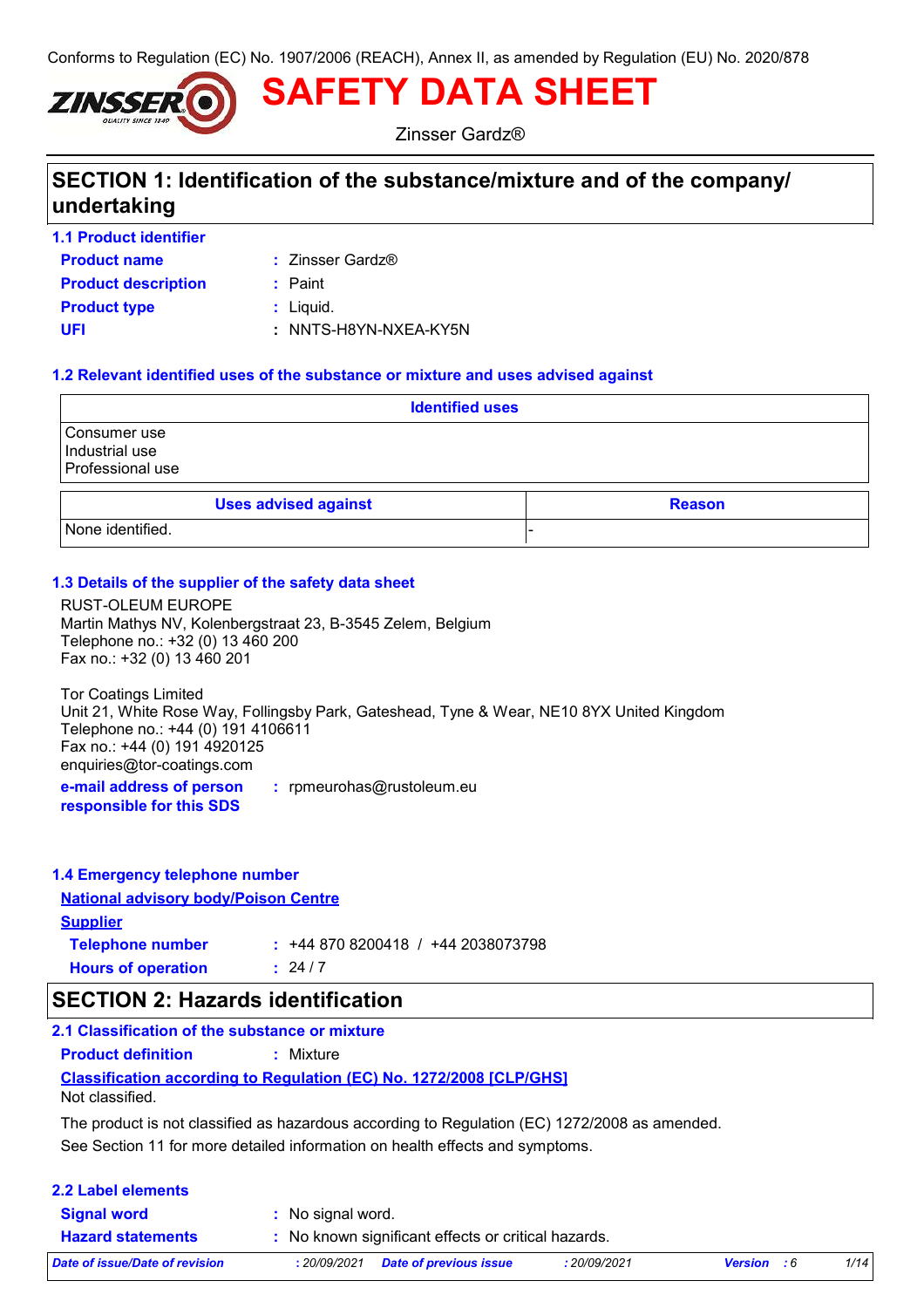# **SECTION 2: Hazards identification**

| <b>Precautionary statements</b>                                                                                                                                 |                                                                                                                                                                               |
|-----------------------------------------------------------------------------------------------------------------------------------------------------------------|-------------------------------------------------------------------------------------------------------------------------------------------------------------------------------|
| <b>General</b>                                                                                                                                                  | : P103 - Read carefully and follow all instructions.<br>P102 - Keep out of reach of children.<br>P101 - If medical advice is needed, have product container or label at hand. |
| <b>Prevention</b>                                                                                                                                               | : Not applicable.                                                                                                                                                             |
| <b>Response</b>                                                                                                                                                 | : Not applicable.                                                                                                                                                             |
| <b>Storage</b>                                                                                                                                                  | : Not applicable.                                                                                                                                                             |
| <b>Disposal</b>                                                                                                                                                 | : P501 - Dispose of contents and container in accordance with all local, regional,<br>national and international regulations.                                                 |
| <b>Supplemental label</b><br>elements                                                                                                                           | : Contains 1,2-benzisothiazol-3(2H)-one. May produce an allergic reaction. Safety<br>data sheet available on request.                                                         |
| <b>Supplemental label</b><br>elements : Detergents -<br><b>Regulation (EC) No</b><br>907/2006                                                                   | : Not applicable.                                                                                                                                                             |
| <b>Annex XVII - Restrictions</b><br>on the manufacture,<br>placing on the market and<br>use of certain dangerous<br>substances, mixtures and<br><b>articles</b> | : Not applicable.                                                                                                                                                             |
| <b>Special packaging requirements</b>                                                                                                                           |                                                                                                                                                                               |
| <b>Containers to be fitted</b><br>with child-resistant<br>fastenings                                                                                            | : Not applicable.                                                                                                                                                             |
| <b>Tactile warning of danger</b>                                                                                                                                | : Not applicable.                                                                                                                                                             |

## **2.3 Other hazards**

### **Product meets the criteria for PBT or vPvB according to Regulation (EC) No. 1907/2006, Annex XIII**

This mixture does not contain any substances that are assessed to be a PBT or a vPvB.

**Other hazards which do : not result in classification** : None known.

# **SECTION 3: Composition/information on ingredients**

#### **3.2 Mixtures :** Mixture

| <b>Product/ingredient name</b> | <b>Identifiers</b>                                                                     | $\%$  | <b>Regulation (EC) No.</b><br>1272/2008 [CLP]                                                                                                                                      | <b>Type</b> |
|--------------------------------|----------------------------------------------------------------------------------------|-------|------------------------------------------------------------------------------------------------------------------------------------------------------------------------------------|-------------|
| 1,2-benzisothiazol-3(2H)-one   | REACH #:<br>01-2120761540-60<br>EC: 220-120-9<br>CAS: 2634-33-5<br>Index: 613-088-00-6 | ∣≤0.1 | Acute Tox. 4, H302<br>Acute Tox. 2, H330<br>Skin Irrit. 2, H315<br>Eye Dam. 1, H318<br><b>Skin Sens. 1, H317</b><br>Aquatic Acute 1, H400<br>$(M=1)$<br>Aquatic Chronic 2,<br>H411 | $[1]$       |
|                                |                                                                                        |       | See Section 16 for<br>the full text of the H<br>statements declared<br>above.                                                                                                      |             |

## **United Kingdom: Great Britain**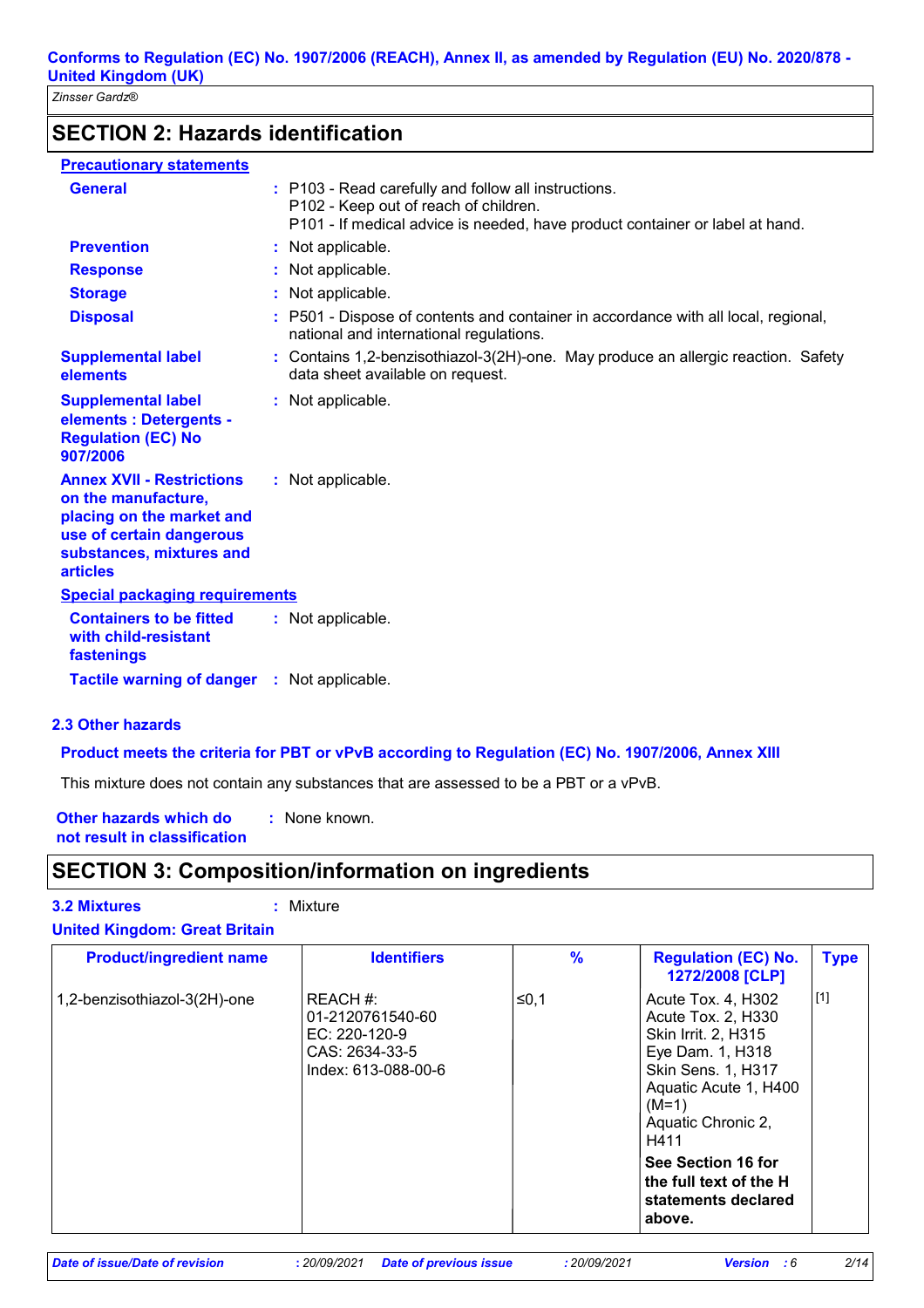**Conforms to Regulation (EC) No. 1907/2006 (REACH), Annex II, as amended by Regulation (EU) No. 2020/878 - United Kingdom (UK)**

*Zinsser Gardz®*

# **SECTION 3: Composition/information on ingredients**

#### **Type**

- [1] Substance classified with a health or environmental hazard
- [2] Substance with a workplace exposure limit
- [3] Substance meets the criteria for PBT according to Regulation (EC) No. 1907/2006, Annex XIII
- [4] Substance meets the criteria for vPvB according to Regulation (EC) No. 1907/2006, Annex XIII
- [5] Substance of equivalent concern
- [6] Additional disclosure due to company policy

| <b>SCL (Specific Concentration Limits)</b><br>1,2-benzisothiazol-3(2H)-one | $H317 = 0.05 \%$     |
|----------------------------------------------------------------------------|----------------------|
| <b>ATE</b> (acute toxicity estimates)<br>Not applicable.                   | Not applicable.      |
| <b>Nanoform</b><br><b>Particle characteristics</b>                         | <b>Particle Size</b> |

This product does not contains nanomaterials.

There are no additional ingredients present which, within the current knowledge of the supplier and in the concentrations applicable, are classified as hazardous to health or the environment, are PBTs, vPvBs or Substances of equivalent concern, or have been assigned a workplace exposure limit and hence require reporting in this section.

Not applicable.

Occupational exposure limits, if available, are listed in Section 8.

# **SECTION 4: First aid measures**

| <b>4.1 Description of first aid measures</b> |                                                                                                                                                                                                                                                                   |
|----------------------------------------------|-------------------------------------------------------------------------------------------------------------------------------------------------------------------------------------------------------------------------------------------------------------------|
| <b>Eye contact</b>                           | : Immediately flush eyes with plenty of water, occasionally lifting the upper and lower<br>eyelids. Check for and remove any contact lenses. Get medical attention if irritation<br>occurs.                                                                       |
| <b>Inhalation</b>                            | : Remove victim to fresh air and keep at rest in a position comfortable for breathing.<br>Get medical attention if symptoms occur.                                                                                                                                |
| <b>Skin contact</b>                          | : Flush contaminated skin with plenty of water. Remove contaminated clothing and<br>shoes. Get medical attention if symptoms occur.                                                                                                                               |
| <b>Ingestion</b>                             | : Wash out mouth with water. If material has been swallowed and the exposed<br>person is conscious, give small quantities of water to drink. Do not induce vomiting<br>unless directed to do so by medical personnel. Get medical attention if symptoms<br>occur. |
| <b>Protection of first-aiders</b>            | : No action shall be taken involving any personal risk or without suitable training.                                                                                                                                                                              |

### **4.2 Most important symptoms and effects, both acute and delayed**

### **Over-exposure signs/symptoms**

| Eye contact         | : No specific data. |
|---------------------|---------------------|
| <b>Inhalation</b>   | : No specific data. |
| <b>Skin contact</b> | : No specific data. |
| <b>Ingestion</b>    | : No specific data. |

### **4.3 Indication of any immediate medical attention and special treatment needed**

**Notes to physician** : Treat symptomatically. Contact poison treatment specialist immediately if large in the symptomatically. quantities have been ingested or inhaled.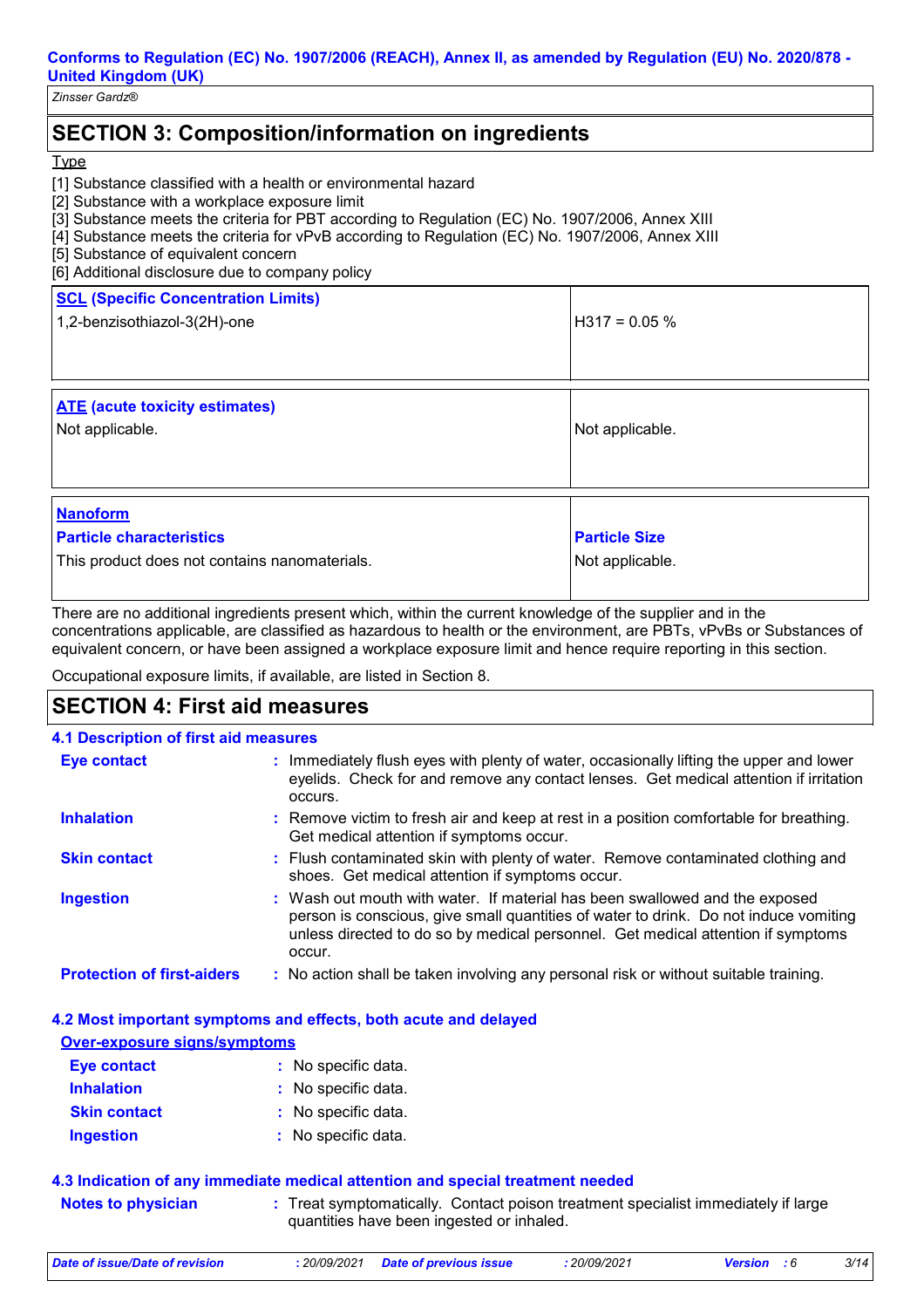# **SECTION 4: First aid measures**

**Specific treatments :** No specific treatment.

## **SECTION 5: Firefighting measures**

| 5.1 Extinguishing media                                  |                                                                                                                                                                                                                                                                                                                                                                       |
|----------------------------------------------------------|-----------------------------------------------------------------------------------------------------------------------------------------------------------------------------------------------------------------------------------------------------------------------------------------------------------------------------------------------------------------------|
| <b>Suitable extinguishing</b><br>media                   | : Use an extinguishing agent suitable for the surrounding fire. In case of fire, use DRY<br>chemicals, CO2, alcohol resistant foam or water spray.                                                                                                                                                                                                                    |
| <b>Unsuitable extinguishing</b><br>media                 | $:$ water jet                                                                                                                                                                                                                                                                                                                                                         |
|                                                          | 5.2 Special hazards arising from the substance or mixture                                                                                                                                                                                                                                                                                                             |
| <b>Hazards from the</b><br>substance or mixture          | : In a fire or if heated, a pressure increase will occur and the container may burst.                                                                                                                                                                                                                                                                                 |
| <b>Hazardous combustion</b><br>products                  | : Decomposition products may include the following materials:<br>carbon dioxide<br>carbon monoxide                                                                                                                                                                                                                                                                    |
| <b>5.3 Advice for firefighters</b>                       |                                                                                                                                                                                                                                                                                                                                                                       |
| <b>Special protective actions</b><br>for fire-fighters   | : Promptly isolate the scene by removing all persons from the vicinity of the incident if<br>there is a fire. No action shall be taken involving any personal risk or without<br>suitable training.                                                                                                                                                                   |
| <b>Special protective</b><br>equipment for fire-fighters | : Fire-fighters should wear appropriate protective equipment and self-contained<br>breathing apparatus (SCBA) with a full face-piece operated in positive pressure<br>mode. Clothing for fire-fighters (including helmets, protective boots and gloves)<br>conforming to European standard EN 469 will provide a basic level of protection for<br>chemical incidents. |
| <b>Additional information</b>                            | : No unusual hazard if involved in a fire.                                                                                                                                                                                                                                                                                                                            |

# **SECTION 6: Accidental release measures**

|                                                          | 6.1 Personal precautions, protective equipment and emergency procedures                                                                                                                                                                                                                                                                                                                                                                                                        |
|----------------------------------------------------------|--------------------------------------------------------------------------------------------------------------------------------------------------------------------------------------------------------------------------------------------------------------------------------------------------------------------------------------------------------------------------------------------------------------------------------------------------------------------------------|
| For non-emergency<br>personnel                           | : No action shall be taken involving any personal risk or without suitable training.<br>Evacuate surrounding areas. Keep unnecessary and unprotected personnel from<br>entering. Do not touch or walk through spilt material. Put on appropriate personal<br>protective equipment.                                                                                                                                                                                             |
|                                                          | <b>For emergency responders</b> : If specialised clothing is required to deal with the spillage, take note of any<br>information in Section 8 on suitable and unsuitable materials. See also the<br>information in "For non-emergency personnel".                                                                                                                                                                                                                              |
| <b>6.2 Environmental</b><br>precautions                  | : Avoid dispersal of spilt material and runoff and contact with soil, waterways, drains<br>and sewers. Inform the relevant authorities if the product has caused environmental<br>pollution (sewers, waterways, soil or air).                                                                                                                                                                                                                                                  |
| 6.3 Methods and material for containment and cleaning up |                                                                                                                                                                                                                                                                                                                                                                                                                                                                                |
| <b>Small spill</b>                                       | : Stop leak if without risk. Move containers from spill area. Dilute with water and mop<br>up if water-soluble. Alternatively, or if water-insoluble, absorb with an inert dry<br>material and place in an appropriate waste disposal container. Dispose of via a<br>licensed waste disposal contractor.                                                                                                                                                                       |
| <b>Large spill</b>                                       | : Stop leak if without risk. Move containers from spill area. Prevent entry into sewers,<br>water courses, basements or confined areas. Wash spillages into an effluent<br>treatment plant or proceed as follows. Contain and collect spillage with non-<br>combustible, absorbent material e.g. sand, earth, vermiculite or diatomaceous earth<br>and place in container for disposal according to local regulations. Dispose of via a<br>licensed waste disposal contractor. |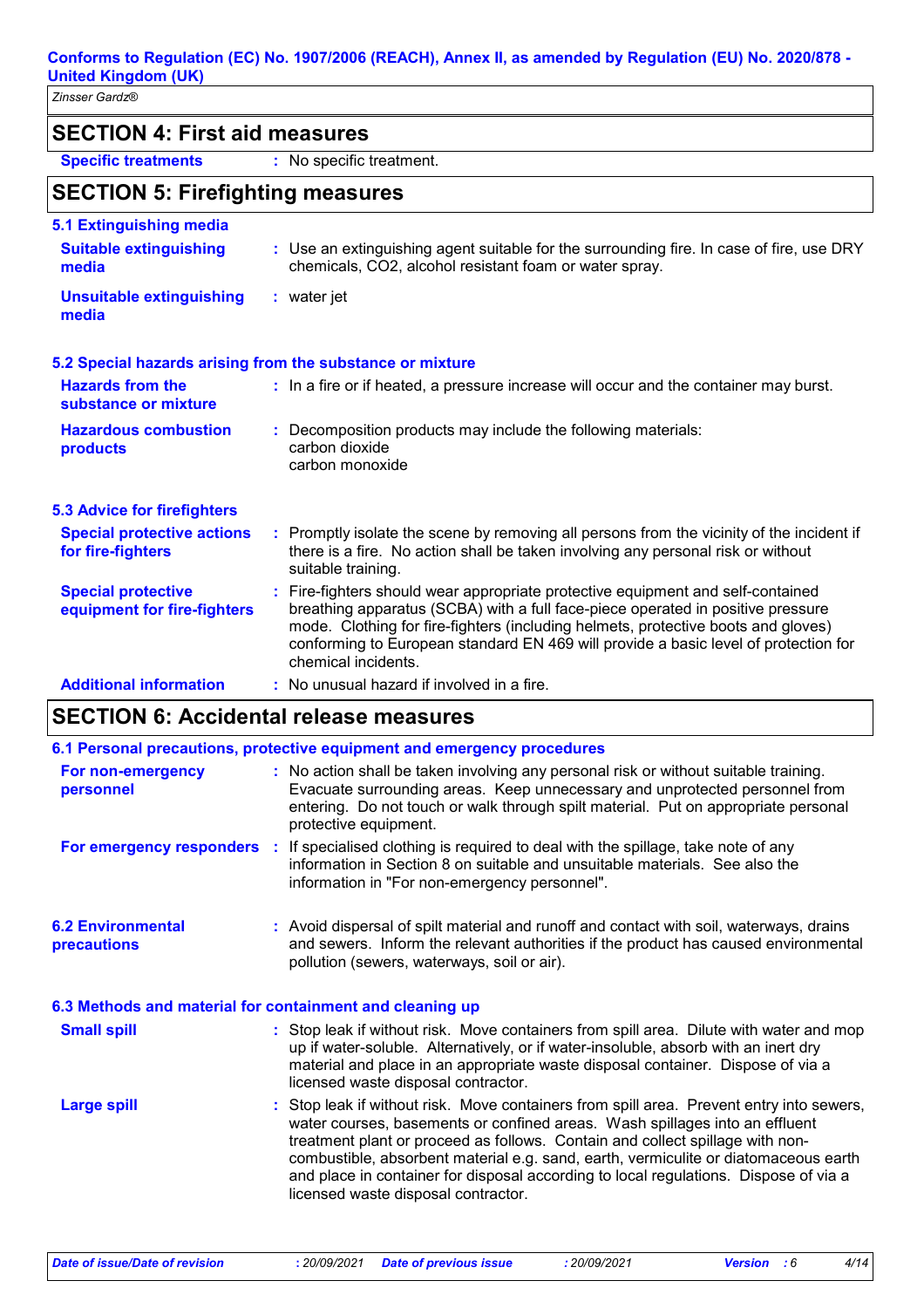**Conforms to Regulation (EC) No. 1907/2006 (REACH), Annex II, as amended by Regulation (EU) No. 2020/878 - United Kingdom (UK)**

*Zinsser Gardz®*

## **SECTION 6: Accidental release measures**

**6.4 Reference to other sections**

See Section 1 for emergency contact information. **:** See Section 8 for information on appropriate personal protective equipment. See Section 13 for additional waste treatment information.

## **SECTION 7: Handling and storage**

The information in this section contains generic advice and guidance.

### **7.1 Precautions for safe handling**

**Protective measures :** Put on appropriate personal protective equipment (see Section 8).

**Advice on general occupational hygiene :** Eating, drinking and smoking should be prohibited in areas where this material is handled, stored and processed. Workers should wash hands and face before eating, drinking and smoking. Remove contaminated clothing and protective equipment before entering eating areas. See also Section 8 for additional information on hygiene measures.

### **7.2 Conditions for safe storage, including any incompatibilities**

Do not store below the following temperature: 0°C (32°F). Store in accordance with local regulations. Store in original container protected from direct sunlight in a dry, cool and well-ventilated area, away from incompatible materials (see Section 10) and food and drink. Keep container tightly closed and sealed until ready for use. Containers that have been opened must be carefully resealed and kept upright to prevent leakage. Do not store in unlabelled containers. Use appropriate containment to avoid environmental contamination. See Section 10 for incompatible materials before handling or use.

| 7.3 Specific end use(s)    |                  |
|----------------------------|------------------|
| <b>Recommendations</b>     | : Not available. |
| Industrial sector specific | : Not available. |
| <b>solutions</b>           |                  |

## **SECTION 8: Exposure controls/personal protection**

The information in this section contains generic advice and guidance. Information is provided based on typical anticipated uses of the product. Additional measures might be required for bulk handling or other uses that could significantly increase worker exposure or environmental releases.

### **8.1 Control parameters**

| <b>Occupational exposure limits</b>         |                                                                                                                                                                                                                                                                                                                                                                                                                                                                                                                                                                                                                                                                                                                                                                                                                                                                                                                                                                                                                                  |
|---------------------------------------------|----------------------------------------------------------------------------------------------------------------------------------------------------------------------------------------------------------------------------------------------------------------------------------------------------------------------------------------------------------------------------------------------------------------------------------------------------------------------------------------------------------------------------------------------------------------------------------------------------------------------------------------------------------------------------------------------------------------------------------------------------------------------------------------------------------------------------------------------------------------------------------------------------------------------------------------------------------------------------------------------------------------------------------|
| <b>Recommended monitoring</b><br>procedures | If this product contains ingredients with exposure limits, personal, workplace<br>atmosphere or biological monitoring may be required to determine the effectiveness<br>of the ventilation or other control measures and/or the necessity to use respiratory<br>protective equipment. Reference should be made to monitoring standards, such as<br>the following: European Standard EN 689 (Workplace atmospheres - Guidance for<br>the assessment of exposure by inhalation to chemical agents for comparison with<br>limit values and measurement strategy) European Standard EN 14042 (Workplace<br>atmospheres - Guide for the application and use of procedures for the assessment<br>of exposure to chemical and biological agents) European Standard EN 482<br>(Workplace atmospheres - General requirements for the performance of procedures<br>for the measurement of chemical agents) Reference to national guidance<br>documents for methods for the determination of hazardous substances will also be<br>required. |
| <b>DNELS/DMELS</b>                          |                                                                                                                                                                                                                                                                                                                                                                                                                                                                                                                                                                                                                                                                                                                                                                                                                                                                                                                                                                                                                                  |
| $\blacksquare$                              |                                                                                                                                                                                                                                                                                                                                                                                                                                                                                                                                                                                                                                                                                                                                                                                                                                                                                                                                                                                                                                  |

No DNELs/DMELs available.

**PNECs**

No PNECs available

#### **8.2 Exposure controls**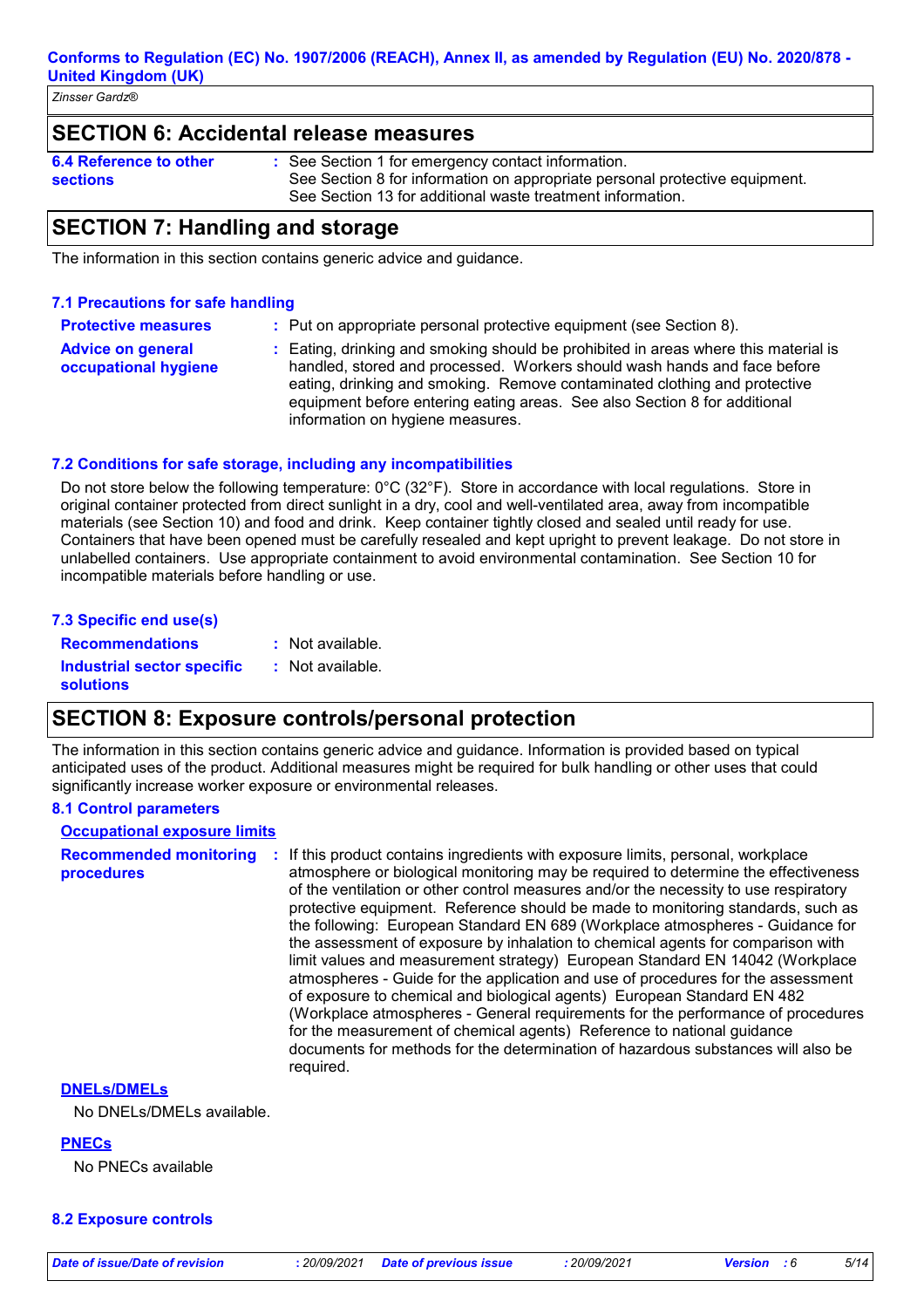| Zinsser Gardz® |  |
|----------------|--|
|                |  |

## **SECTION 8: Exposure controls/personal protection**

| <b>Appropriate engineering</b><br><b>controls</b> | : Good general ventilation should be sufficient to control worker exposure to airborne<br>contaminants.                                                                                                                                                                                                                                                                                                                        |
|---------------------------------------------------|--------------------------------------------------------------------------------------------------------------------------------------------------------------------------------------------------------------------------------------------------------------------------------------------------------------------------------------------------------------------------------------------------------------------------------|
| <b>Individual protection measures</b>             |                                                                                                                                                                                                                                                                                                                                                                                                                                |
| <b>Hygiene measures</b>                           | : Wash hands, forearms and face thoroughly after handling chemical products,<br>before eating, smoking and using the lavatory and at the end of the working period.<br>Appropriate techniques should be used to remove potentially contaminated clothing.<br>Wash contaminated clothing before reusing. Ensure that eyewash stations and<br>safety showers are close to the workstation location.                              |
| <b>Eye/face protection</b>                        | : Safety eyewear complying with an approved standard should be used when a risk<br>assessment indicates this is necessary to avoid exposure to liquid splashes, mists,<br>gases or dusts. Use eye protection according to EN 166. If contact is possible, the<br>following protection should be worn, unless the assessment indicates a higher<br>degree of protection: Recommended: safety glasses with side-shields (EN 166) |

#### **Skin protection**

There is no one glove material or combination of materials that will give unlimited resistance to any individual or combination of chemicals.

The breakthrough time must be greater than the end use time of the product.

The instructions and information provided by the glove manufacturer on use, storage, maintenance and replacement must be followed.

Gloves should be replaced regularly and if there is any sign of damage to the glove material.

Always ensure that gloves are free from defects and that they are stored and used correctly.

The performance or effectiveness of the glove may be reduced by physical/chemical damage and poor maintenance. Barrier creams may help to protect the exposed areas of the skin but should not be applied once exposure has occurred.

| <b>Hand protection</b>                    | : Chemical-resistant, impervious gloves complying with an approved standard should<br>be worn at all times when handling chemical products if a risk assessment indicates<br>this is necessary.<br>For prolonged or repeated handling, use the following type of gloves: nitrile rubber<br>(EN 374) (breakthrough time) > 8 hours                                                   |  |
|-------------------------------------------|-------------------------------------------------------------------------------------------------------------------------------------------------------------------------------------------------------------------------------------------------------------------------------------------------------------------------------------------------------------------------------------|--|
|                                           | The recommendation for the type or types of glove to use when handling this<br>product is based on information from the following source: EN374. The user must<br>check that the final choice of type of glove selected for handling this product is the<br>most appropriate and takes into account the particular conditions of use, as<br>included in the user's risk assessment. |  |
| <b>Body protection</b>                    | : Personal protective equipment for the body should be selected based on the task<br>being performed and the risks involved and should be approved by a specialist<br>before handling this product. Recommended: Wear overalls or long sleeved shirt.<br>(EN 467)                                                                                                                   |  |
| <b>Other skin protection</b>              | : Appropriate footwear and any additional skin protection measures should be<br>selected based on the task being performed and the risks involved and should be<br>approved by a specialist before handling this product.                                                                                                                                                           |  |
| <b>Respiratory protection</b>             | : Based on the hazard and potential for exposure, select a respirator that meets the<br>appropriate standard or certification. Respirators must be used according to a<br>respiratory protection program to ensure proper fitting, training, and other important<br>aspects of use. Recommended: organic vapour (Type A) and particulate filter (EN<br>$140$ .                      |  |
| <b>Environmental exposure</b><br>controls | : Emissions from ventilation or work process equipment should be checked to<br>ensure they comply with the requirements of environmental protection legislation.<br>In some cases, fume scrubbers, filters or engineering modifications to the process<br>equipment will be necessary to reduce emissions to acceptable levels.                                                     |  |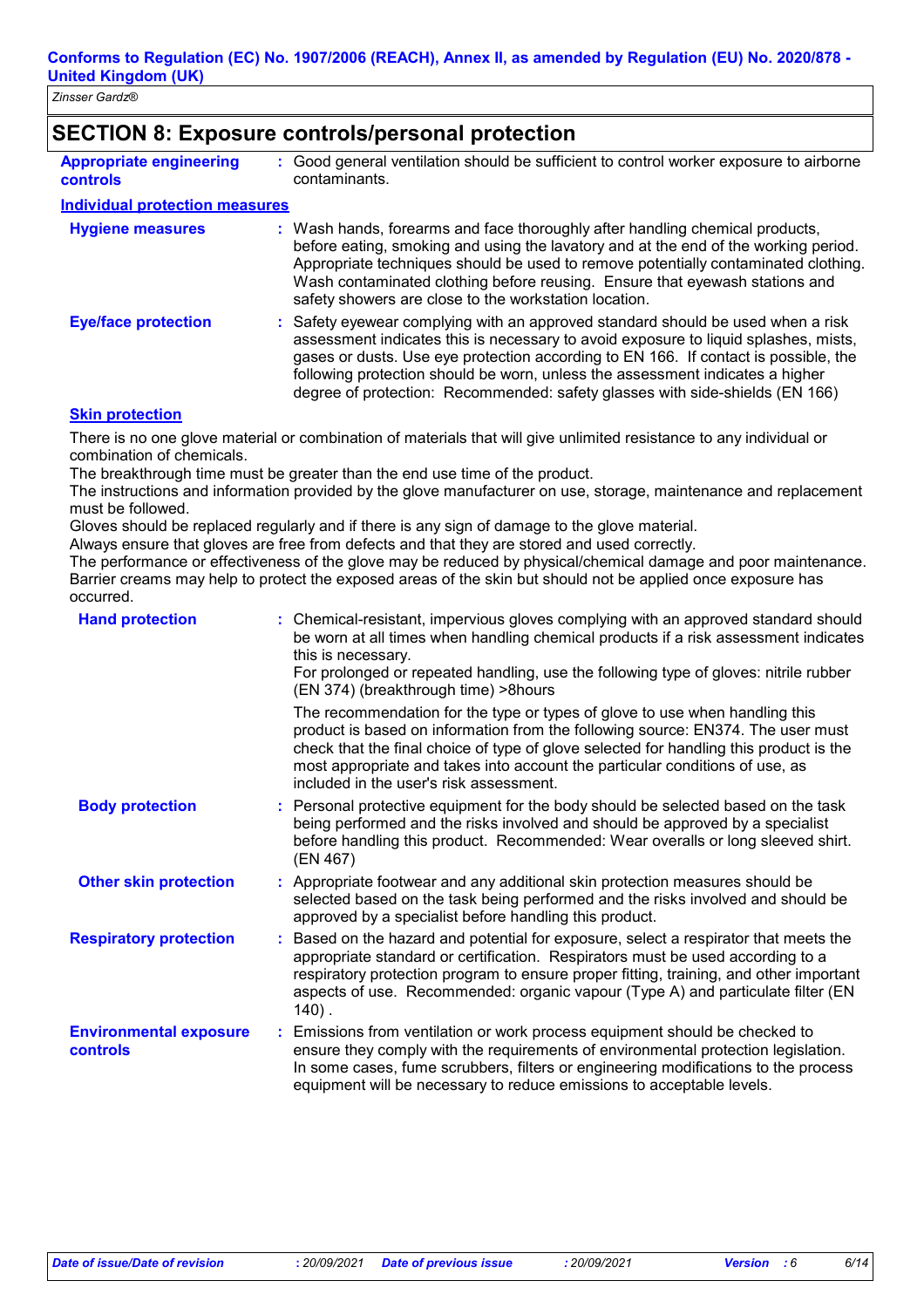# **SECTION 9: Physical and chemical properties**

The conditions of measurement of all properties are at standard temperature and pressure unless otherwise indicated.

| <b>Physical state</b>                                               | $:$ Liquid.                                                                                                                                                                                                                                          |
|---------------------------------------------------------------------|------------------------------------------------------------------------------------------------------------------------------------------------------------------------------------------------------------------------------------------------------|
| <b>Colour</b>                                                       | Colourless. [Light]                                                                                                                                                                                                                                  |
| <b>Odour</b>                                                        | Faint odour                                                                                                                                                                                                                                          |
| <b>Odour threshold</b>                                              | : Not available.                                                                                                                                                                                                                                     |
|                                                                     |                                                                                                                                                                                                                                                      |
| <b>Melting point/freezing point</b>                                 | : 0°C                                                                                                                                                                                                                                                |
| <b>Initial boiling point and</b><br>boiling range                   | : >100°C (>212°F)                                                                                                                                                                                                                                    |
| <b>Flammability (solid, gas)</b>                                    | : Non-flammable in the presence of the following materials or conditions: open<br>flames, sparks and static discharge, heat and shocks and mechanical impacts.<br>Nonflammable, but will burn on prolonged exposure to flame or high<br>temperature. |
| <b>Upper/lower flammability or</b><br>explosive limits              | : Not available.                                                                                                                                                                                                                                     |
| <b>Flash point</b>                                                  | : Closed cup: $>100^{\circ}$ C ( $>212^{\circ}$ F) [Product does not sustain combustion.]                                                                                                                                                            |
| <b>Auto-ignition temperature</b>                                    | : Not relevant due to nature of the product.                                                                                                                                                                                                         |
| <b>Decomposition temperature</b>                                    | : Not available.                                                                                                                                                                                                                                     |
| pH                                                                  | 9                                                                                                                                                                                                                                                    |
| pH : Justification                                                  | : Not available.                                                                                                                                                                                                                                     |
| <b>Viscosity</b>                                                    | Dynamic: 100 to 500 mPa·s                                                                                                                                                                                                                            |
| <b>Solubility(ies)</b>                                              | Soluble in the following materials: cold water and hot water.<br>Very slightly soluble in the following materials: methanol and acetone.                                                                                                             |
| <b>Solubility in water</b>                                          | : Not available.                                                                                                                                                                                                                                     |
| <b>Miscible with water</b>                                          | : Yes.                                                                                                                                                                                                                                               |
| <b>Partition coefficient: n-octanol/ : Not applicable.</b><br>water |                                                                                                                                                                                                                                                      |
| <b>Vapour pressure</b>                                              | : $2,3$ kPa (17,25 mm Hg)                                                                                                                                                                                                                            |
| <b>Evaporation rate</b>                                             | $:$ <1 (butyl acetate = 1)                                                                                                                                                                                                                           |
| <b>Relative density</b>                                             | : 1,01                                                                                                                                                                                                                                               |
| <b>Density</b>                                                      | : 1,01 g/cm <sup>3</sup> [20°C (68°F)]                                                                                                                                                                                                               |
| <b>Vapour density</b>                                               | : $>1$ [Air = 1]                                                                                                                                                                                                                                     |
| <b>Explosive properties</b>                                         | : Not applicable.                                                                                                                                                                                                                                    |
| <b>Oxidising properties</b>                                         | : Not available.                                                                                                                                                                                                                                     |
| <b>Particle characteristics</b>                                     |                                                                                                                                                                                                                                                      |
| <b>Median particle size</b>                                         | : Not applicable.                                                                                                                                                                                                                                    |

### **9.1 Information on basic physical and chemical properties**

# **SECTION 10: Stability and reactivity**

| Date of issue/Date of revision                    | :20/09/2021              | <b>Date of previous issue</b>                                                                | : 20/09/2021 | Version : 6 | 7/14 |
|---------------------------------------------------|--------------------------|----------------------------------------------------------------------------------------------|--------------|-------------|------|
| <b>10.4 Conditions to avoid</b>                   | No specific data.        |                                                                                              |              |             |      |
| <b>10.3 Possibility of</b><br>hazardous reactions |                          | : Under normal conditions of storage and use, hazardous reactions will not occur.            |              |             |      |
| <b>10.2 Chemical stability</b>                    | : The product is stable. |                                                                                              |              |             |      |
| <b>10.1 Reactivity</b>                            |                          | : No specific test data related to reactivity available for this product or its ingredients. |              |             |      |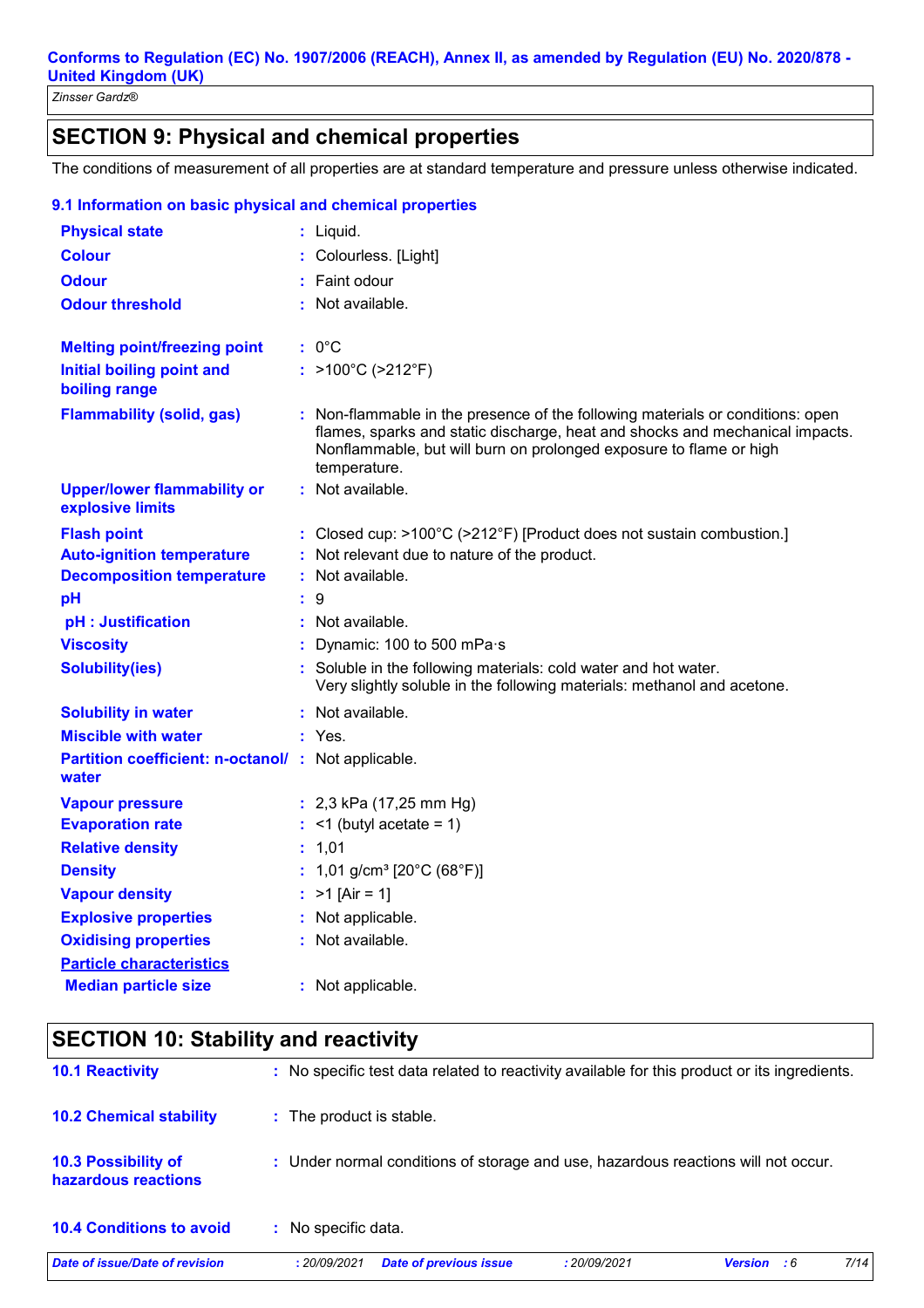# **SECTION 10: Stability and reactivity**

: No specific data. **10.5 Incompatible materials :**

```
10.6 Hazardous 
decomposition products
```
Under normal conditions of storage and use, hazardous decomposition products **:** should not be produced. If involved in a fire, toxic gases including CO, CO2 and smoke can be generated.

# **SECTION 11: Toxicological information**

**Acute toxicity 11.1 Information on hazard classes as defined in Regulation (EC) No 1272/2008**

| <b>Product/ingredient name</b> | <b>Result</b>                    | <b>Species</b> | <b>Dose</b>         | <b>Exposure</b> |
|--------------------------------|----------------------------------|----------------|---------------------|-----------------|
| 1,2-benzisothiazol-3(2H)-      | <b>LC50 Inhalation Dusts and</b> | Rat            | $0,11 \text{ mg/l}$ | 4 hours         |
| one                            | mists                            |                |                     |                 |
|                                | LC50 Inhalation Dusts and        | Rat - Male,    | $0,5$ mg/l          | 4 hours         |
|                                | <b>Imists</b>                    | Female         |                     |                 |
|                                | LD50 Oral                        | Rat - Male     | 490 mg/kg           |                 |

**Conclusion/Summary :** Based on available data, the classification criteria are not met.

### **Acute toxicity estimates**

| <b>Product/ingredient name</b> | Oral (mg/<br>kg) | <b>Dermal</b><br>(mg/kg) | (gases)<br>(ppm) | <b>Inhalation Inhalation Inhalation</b><br>(vapours)<br>(mg/l) | <b>(dusts)</b><br>and mists)<br>(mg/l) |
|--------------------------------|------------------|--------------------------|------------------|----------------------------------------------------------------|----------------------------------------|
| 1,2-benzisothiazol-3(2H)-one   | 490              | N/A                      | N/A              | 0,5                                                            | N/A                                    |

## **Irritation/Corrosion**

**Conclusion/Summary**

**Skin Example 2018 :** Based on available data, the classification criteria are not met.

**Eyes Exercise 2.1 CONSTERN EXECUTE:** Based on available data, the classification criteria are not met. **Respiratory :** Based on available data, the classification criteria are not met.

### **Sensitisation**

| <b>Product/ingredient name</b>    | <b>Route of</b><br>exposure | <b>Species</b> | <b>Result</b> |
|-----------------------------------|-----------------------------|----------------|---------------|
| 1,2-benzisothiazol-3(2H)-one skin |                             | Guinea pig     | Sensitising   |
| <b>Conclusion/Summary</b>         |                             |                |               |

| <b>Skin</b>                                             | : Based on available data, the classification criteria are not met. |  |  |  |
|---------------------------------------------------------|---------------------------------------------------------------------|--|--|--|
| <b>Respiratory</b>                                      | : Based on available data, the classification criteria are not met. |  |  |  |
| <b>Mutagenicity</b>                                     |                                                                     |  |  |  |
| <b>Conclusion/Summary</b>                               | : Based on available data, the classification criteria are not met. |  |  |  |
| <b>Carcinogenicity</b>                                  |                                                                     |  |  |  |
| <b>Conclusion/Summary</b>                               | : Based on available data, the classification criteria are not met. |  |  |  |
| <b>Reproductive toxicity</b>                            |                                                                     |  |  |  |
| <b>Conclusion/Summary</b>                               | : Based on available data, the classification criteria are not met. |  |  |  |
| <b>Teratogenicity</b>                                   |                                                                     |  |  |  |
| <b>Conclusion/Summary</b>                               | : Based on available data, the classification criteria are not met. |  |  |  |
| <b>Specific target organ toxicity (single exposure)</b> |                                                                     |  |  |  |
| Not available.                                          |                                                                     |  |  |  |
| Specific target organ toxicity (repeated exposure)      |                                                                     |  |  |  |

Not available.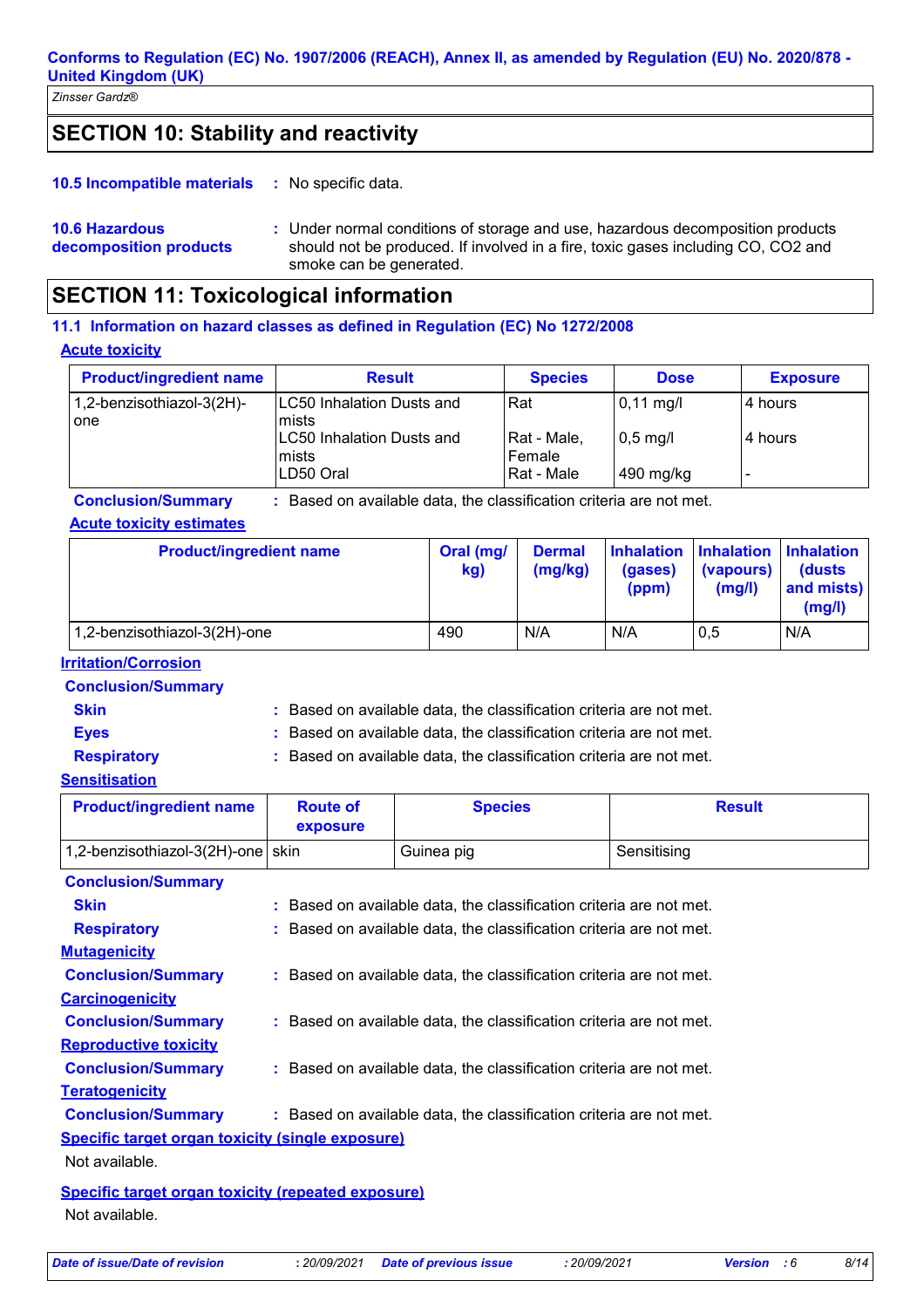# **SECTION 11: Toxicological information**

## **Aspiration hazard**

Not available.

| Information on likely routes<br>of exposure | : Routes of entry anticipated: Oral, Inhalation.<br>Routes of entry not anticipated: Dermal.                                                                               |
|---------------------------------------------|----------------------------------------------------------------------------------------------------------------------------------------------------------------------------|
| <b>Potential acute health effects</b>       |                                                                                                                                                                            |
| <b>Eye contact</b>                          | : Slightly hazardous by the following route of exposure: of eye contact (non-irritant)                                                                                     |
| <b>Inhalation</b>                           | : No known significant effects or critical hazards.                                                                                                                        |
| <b>Skin contact</b>                         | : No known significant effects or critical hazards.                                                                                                                        |
| <b>Ingestion</b>                            | : No known significant effects or critical hazards. However, in compliance with good<br>industrial hygiene practice, exposure to any chemical should be kept to a minimum. |

| Symptoms related to the physical, chemical and toxicological characteristics |
|------------------------------------------------------------------------------|
|------------------------------------------------------------------------------|

| <b>Eye contact</b>  | : No specific data. |
|---------------------|---------------------|
| <b>Inhalation</b>   | : No specific data. |
| <b>Skin contact</b> | : No specific data. |
| <b>Ingestion</b>    | : No specific data. |

## **Delayed and immediate effects as well as chronic effects from short and long-term exposure**

| <b>Short term exposure</b>                        |                                                                     |
|---------------------------------------------------|---------------------------------------------------------------------|
| <b>Potential immediate</b><br><b>effects</b>      | : Not available.                                                    |
| <b>Potential delayed effects</b>                  | $:$ Not available.                                                  |
| <b>Long term exposure</b>                         |                                                                     |
| <b>Potential immediate</b><br>effects             | : Not available.                                                    |
| <b>Potential delayed effects : Not available.</b> |                                                                     |
| <b>Potential chronic health effects</b>           |                                                                     |
| Not available.                                    |                                                                     |
| <b>Conclusion/Summary</b>                         | : Based on available data, the classification criteria are not met. |
| <b>General</b>                                    | No known significant effects or critical hazards.                   |
| <b>Carcinogenicity</b>                            | No known significant effects or critical hazards.                   |
| <b>Mutagenicity</b>                               | No known significant effects or critical hazards.<br>÷.             |
| <b>Reproductive toxicity</b>                      | : No known significant effects or critical hazards.                 |
| <b>Endocrine disrupting</b><br>properties         | : Not available.                                                    |
| <b>Other information</b>                          | : Not available.                                                    |

# **SECTION 12: Ecological information**

**12.1 Toxicity**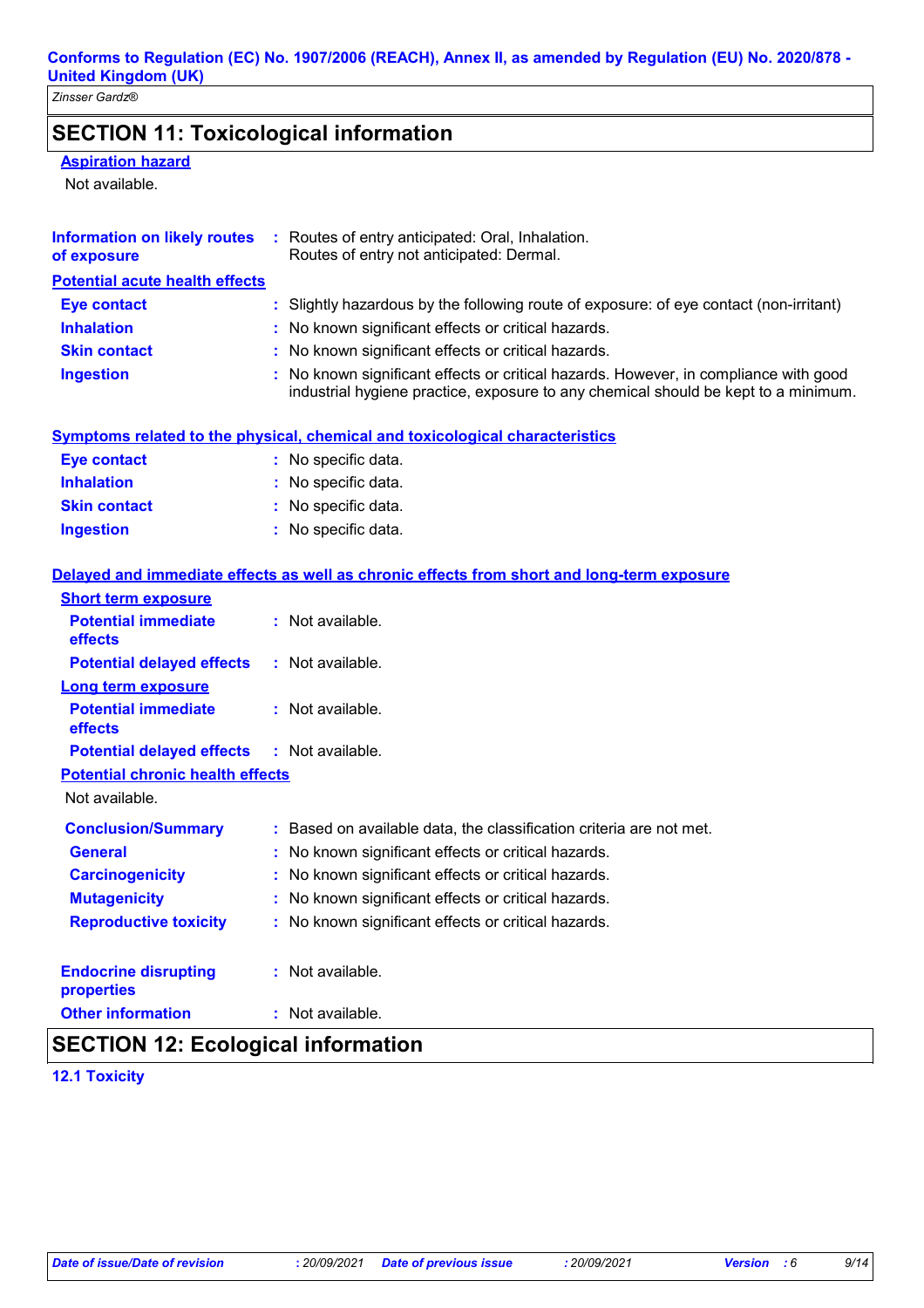# **SECTION 12: Ecological information**

| <b>Product/ingredient name</b>                     | <b>Result</b>                         | <b>Species</b>                             | <b>Exposure</b> |
|----------------------------------------------------|---------------------------------------|--------------------------------------------|-----------------|
| 1,2-benzisothiazol-3(2H)-one Acute EC50 0,067 mg/l |                                       | Algae - Pseudokirchneriella<br>subcapitata | 72 hours        |
|                                                    | Acute EC50 0,11 mg/l                  | Algae                                      | 72 hours        |
|                                                    | Acute EC50 0,9893 mg/l Marine water   | Crustaceans - Opossum Shrimp               | 96 hours        |
|                                                    | Acute EC50 2,94 mg/l Fresh water      | Daphnia spec.                              | 48 hours        |
|                                                    | Acute LC50 8 to 13 mg/l               | Fish - Alburnus alburnus                   | 96 hours        |
|                                                    | Acute LC50 2,18 mg/l Fresh water      | Fish                                       | 96 hours        |
|                                                    | Acute LC50 1,6 to 2,8 ppm Fresh water | Fish - Oncorhynchus mykiss                 | 96 hours        |
|                                                    | Chronic NOEC 90 mg/l                  | Aquatic plants - Phaseolus<br>vulgaris     | 20 days         |
|                                                    | Chronic NOEC 1,2 mg/l                 | Daphnia spec.                              | 21 days         |
|                                                    | Chronic NOEC 0,21 mg/l                | Fish                                       | 28 days         |
|                                                    | Chronic NOEL 0,0403 mg/l              | Algae                                      | 72 hours        |

**Conclusion/Summary :** Based on available data, the classification criteria are not met.

## **12.2 Persistence and degradability**

| <b>Product/ingredient name</b>                                                                                                                           | Test                     | <b>Result</b>            |                   | <b>Dose</b> | <b>Inoculum</b>         |
|----------------------------------------------------------------------------------------------------------------------------------------------------------|--------------------------|--------------------------|-------------------|-------------|-------------------------|
| 1,2-benzisothiazol-3(2H)-one   OECD 303A                                                                                                                 |                          | >90 % - Readily - 1 days |                   |             |                         |
| <b>Conclusion/Summary</b><br>: This product has not been tested for biodegradation. Based on available data, the<br>classification criteria are not met. |                          |                          |                   |             |                         |
| <b>Product/ingredient name</b>                                                                                                                           | <b>Aquatic half-life</b> |                          | <b>Photolysis</b> |             | <b>Biodegradability</b> |
| $1,2$ -benzisothiazol-3(2H)-one $\vert$ -                                                                                                                |                          |                          |                   |             | Readily                 |

### **12.3 Bioaccumulative potential**

| <b>Product/ingredient name</b> LogP <sub>ow</sub> | <b>BCF</b> | <b>Potential</b> |
|---------------------------------------------------|------------|------------------|
| $1,2$ -benzisothiazol-3(2H)-one 0,64              |            | low              |

| <b>12.4 Mobility in soil</b>                            |                       |
|---------------------------------------------------------|-----------------------|
| <b>Soil/water partition</b><br><b>coefficient (Koc)</b> | : Not available.      |
| <b>Mobility</b>                                         | : Nonvolatile liquid. |

### **12.5 Results of PBT and vPvB assessment**

This mixture does not contain any substances that are assessed to be a PBT or a vPvB.

**12.6 Endocrine disrupting : No known significant effects or critical hazards. properties**

## **12.7 Other adverse effects** : No known significant effects or critical hazards.

## **SECTION 13: Disposal considerations**

The information in this section contains generic advice and guidance.

### **13.1 Waste treatment methods**

### **Product**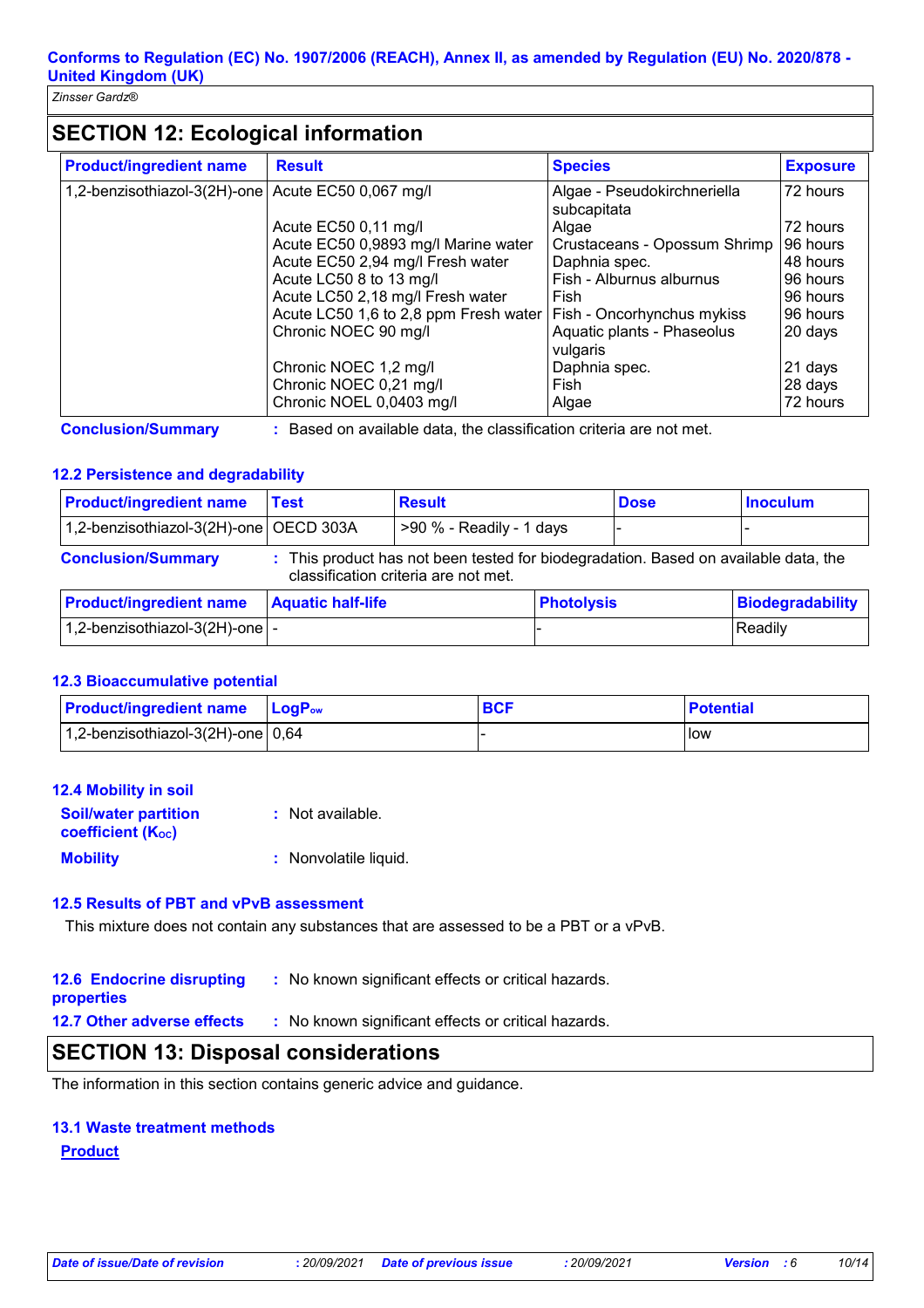# **SECTION 13: Disposal considerations**

| <b>Methods of disposal</b>            | : The generation of waste should be avoided or minimised wherever possible.<br>Disposal of this product, solutions and any by-products should at all times comply<br>with the requirements of environmental protection and waste disposal legislation<br>and any regional local authority requirements. Dispose of surplus and non-<br>recyclable products via a licensed waste disposal contractor. Waste should not be<br>disposed of untreated to the sewer unless fully compliant with the requirements of<br>all authorities with jurisdiction. |
|---------------------------------------|------------------------------------------------------------------------------------------------------------------------------------------------------------------------------------------------------------------------------------------------------------------------------------------------------------------------------------------------------------------------------------------------------------------------------------------------------------------------------------------------------------------------------------------------------|
| <b>Hazardous waste</b>                | : Within the present knowledge of the supplier, this product is not regarded as<br>hazardous waste, as defined by EU Directive 2008/98/EC.                                                                                                                                                                                                                                                                                                                                                                                                           |
| <b>European waste cataloque (EWC)</b> |                                                                                                                                                                                                                                                                                                                                                                                                                                                                                                                                                      |

| Waste code                 | <b>Waste designation</b>                                                                                                                                                                                 |
|----------------------------|----------------------------------------------------------------------------------------------------------------------------------------------------------------------------------------------------------|
| 108 01 12                  | waste paint and varnish other than those mentioned in 08 01 11                                                                                                                                           |
| <b>Special precautions</b> | : This material and its container must be disposed of in a safe way. Empty containers<br>المسحر المتسطح مستغللته والمتسم ومستلو المتعبية والمستحدث والمناطر وسيرو ومستحدث والمقصور ومستحدث وسيروا والمتح |

or liners may retain some product residues. Avoid dispersal of spilt material and runoff and contact with soil, waterways, drains and sewers.

## **SECTION 14: Transport information**

|                                           | <b>ADR/RID</b>           | <b>ADN</b>     | <b>IMDG</b>    | <b>IATA</b>    |
|-------------------------------------------|--------------------------|----------------|----------------|----------------|
| 14.1 UN number<br>or ID number            | Not regulated.           | Not regulated. | Not regulated. | Not regulated. |
| 14.2 UN proper<br>shipping name           | $\overline{\phantom{a}}$ |                |                |                |
| <b>14.3 Transport</b><br>hazard class(es) | $\overline{\phantom{a}}$ |                |                |                |
| 14.4 Packing<br>group                     | $\qquad \qquad$          |                |                |                |
| 14.5<br><b>Environmental</b><br>hazards   | No.                      | No.            | No.            | No.            |
|                                           |                          |                |                |                |

**14.6 Special precautions for : Transport within user's premises:** always transport in closed containers that are **user** upright and secure. Ensure that persons transporting the product know what to do in the event of an accident or spillage.

**14.7 Transport in bulk according to IMO :** Not available.

**instruments**

## **SECTION 15: Regulatory information**

**15.1 Safety, health and environmental regulations/legislation specific for the substance or mixture EU Regulation (EC) No. 1907/2006 (REACH)**

**Annex XIV - List of substances subject to authorisation**

**Annex XIV**

None of the components are listed.

**Substances of very high concern**

None of the components are listed.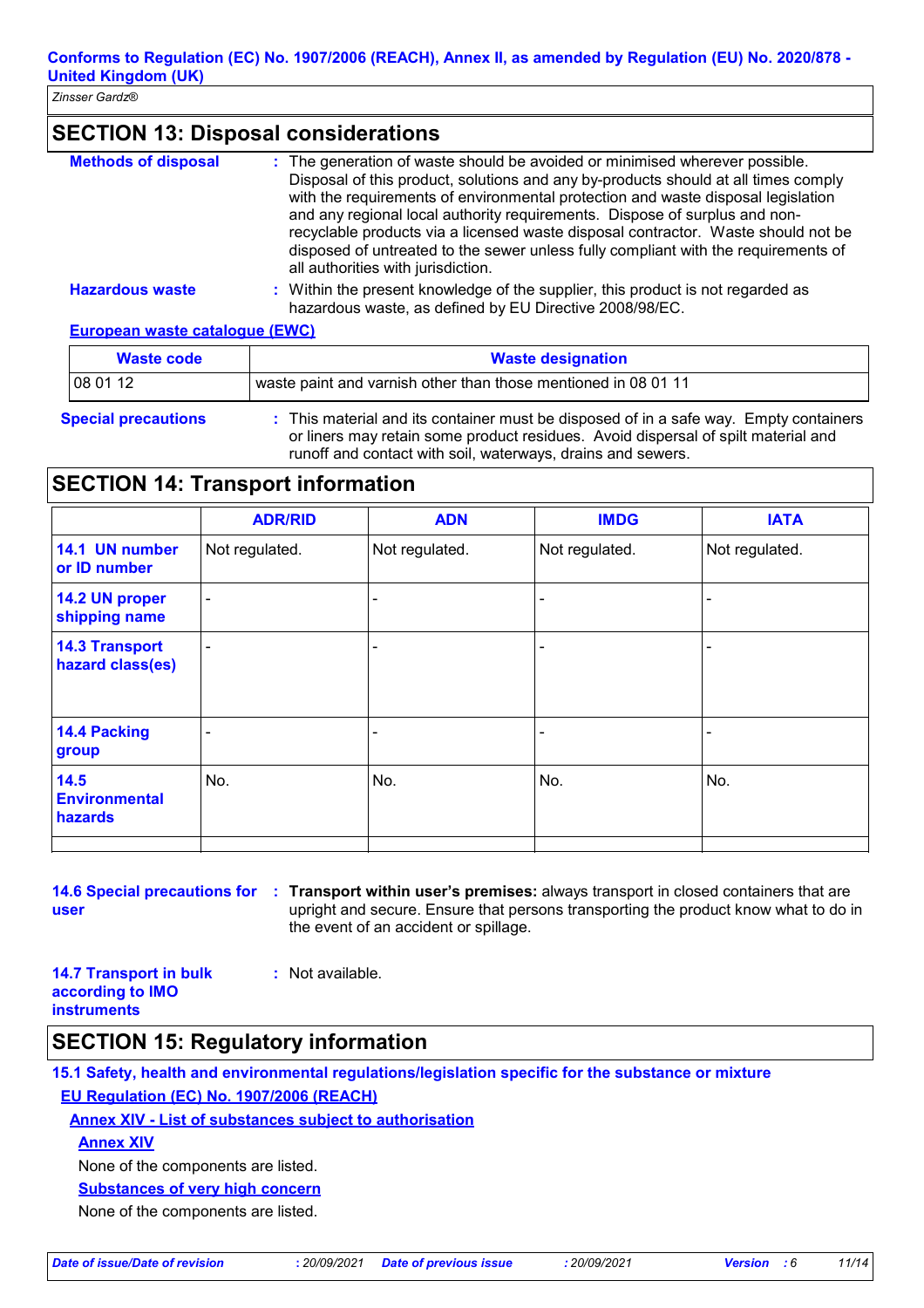**Conforms to Regulation (EC) No. 1907/2006 (REACH), Annex II, as amended by Regulation (EU) No. 2020/878 - United Kingdom (UK)**

*Zinsser Gardz®*

| <b>Annex XVII - Restrictions</b><br>on the manufacture,<br>placing on the market<br>and use of certain<br>dangerous substances,<br>mixtures and articles | : Not applicable.    |                                                                                                                                                     |              |                                                                                                                                                  |
|----------------------------------------------------------------------------------------------------------------------------------------------------------|----------------------|-----------------------------------------------------------------------------------------------------------------------------------------------------|--------------|--------------------------------------------------------------------------------------------------------------------------------------------------|
| <b>Other EU regulations</b>                                                                                                                              |                      |                                                                                                                                                     |              |                                                                                                                                                  |
| <b>VOC</b>                                                                                                                                               |                      | product label and/or technical data sheet for further information.                                                                                  |              | : The provisions of Directive 2004/42/EC on VOC apply to this product. Refer to the                                                              |
| <b>VOC for Ready-for-Use</b><br><b>Mixture</b>                                                                                                           |                      | : IIA/g. Primers. EU limit value for this product : 30g/l (2010.)<br>This product contains a maximum of 30 g/l VOC.                                 |              |                                                                                                                                                  |
| <b>Industrial emissions</b><br>(integrated pollution<br>prevention and control) -<br>Air                                                                 | : Not listed         |                                                                                                                                                     |              |                                                                                                                                                  |
| <b>Industrial emissions</b><br>(integrated pollution<br>prevention and control) -<br><b>Water</b>                                                        | : Not listed         |                                                                                                                                                     |              |                                                                                                                                                  |
| Ozone depleting substances (1005/2009/EC)<br>Not listed.                                                                                                 |                      |                                                                                                                                                     |              |                                                                                                                                                  |
| <b>Prior Informed Consent (PIC) (649/2012/EC)</b><br>Not listed.                                                                                         |                      |                                                                                                                                                     |              |                                                                                                                                                  |
| <b>Persistent Organic Pollutants (850/2004/EC)</b><br>Not listed.                                                                                        |                      |                                                                                                                                                     |              |                                                                                                                                                  |
| <b>Seveso Directive</b>                                                                                                                                  |                      |                                                                                                                                                     |              |                                                                                                                                                  |
| This product is not controlled under the Seveso Directive.<br><b>United Kingdom: Great Britain</b>                                                       |                      |                                                                                                                                                     |              |                                                                                                                                                  |
| <b>References</b>                                                                                                                                        | Directive 89/686/EEC | : EH40/2005 Workplace exposure limits<br>Conforms to Regulation (EC) No. 1907/2006 (REACH), Annex II, as amended by<br>Regulation (EU) No. 2020/878 |              | REGULATION (EU) 2016/425 OF THE EUROPEAN PARLIAMENT AND OF THE<br>COUNCIL of 9 March 2016 on personal protective equipment and repealing Council |
| <b>International regulations</b>                                                                                                                         |                      |                                                                                                                                                     |              |                                                                                                                                                  |
| <b>Stockholm Convention on Persistent Organic Pollutants</b>                                                                                             |                      |                                                                                                                                                     |              |                                                                                                                                                  |
| <b>List name</b>                                                                                                                                         |                      | <b>Ingredient name</b>                                                                                                                              |              | <b>Status</b>                                                                                                                                    |
| Not listed.                                                                                                                                              |                      |                                                                                                                                                     |              |                                                                                                                                                  |
| <b>Rotterdam Convention on Prior Informed Consent (PIC)</b><br>Not listed.                                                                               |                      |                                                                                                                                                     |              |                                                                                                                                                  |
| <b>UNECE Aarhus Protocol on POPs and Heavy Metals</b>                                                                                                    |                      |                                                                                                                                                     |              |                                                                                                                                                  |
| <b>List name</b>                                                                                                                                         |                      | <b>Ingredient name</b>                                                                                                                              |              | <b>Status</b>                                                                                                                                    |
| Not listed.                                                                                                                                              |                      |                                                                                                                                                     |              |                                                                                                                                                  |
| <b>CN code</b><br>: 3209100000                                                                                                                           |                      |                                                                                                                                                     |              |                                                                                                                                                  |
| <b>Inventory list</b>                                                                                                                                    |                      |                                                                                                                                                     |              |                                                                                                                                                  |
| <b>Australia</b>                                                                                                                                         | Not determined.      |                                                                                                                                                     |              |                                                                                                                                                  |
| <b>Canada</b>                                                                                                                                            | Not determined.      |                                                                                                                                                     |              |                                                                                                                                                  |
| <b>China</b>                                                                                                                                             | Not determined.      |                                                                                                                                                     |              |                                                                                                                                                  |
| <b>Date of issue/Date of revision</b>                                                                                                                    | : 20/09/2021         | <b>Date of previous issue</b>                                                                                                                       | : 20/09/2021 | Version : 6<br>12/14                                                                                                                             |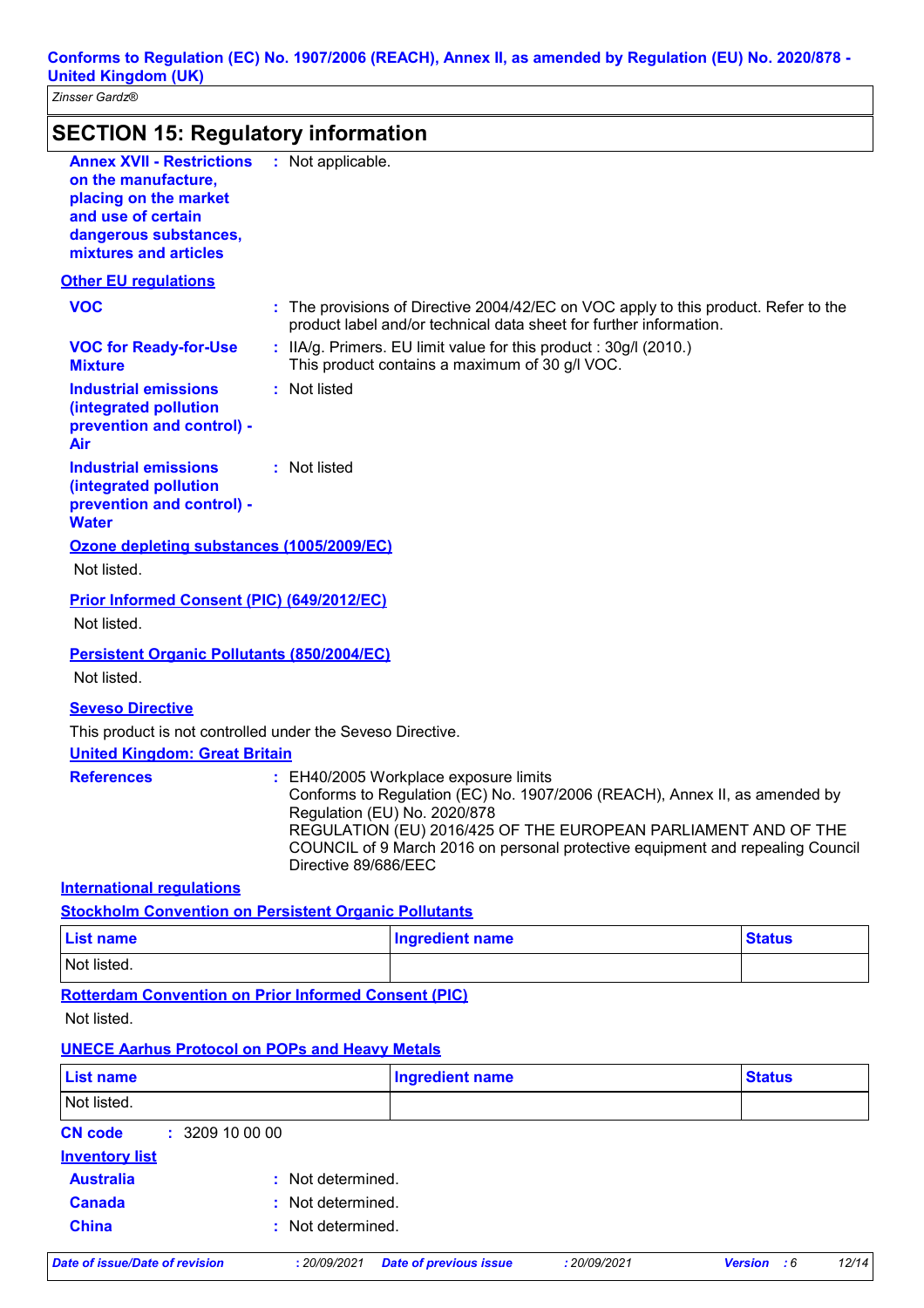# **SECTION 15: Regulatory information**

| <b>Europe</b>            | : All components are listed or exempted.                                             |
|--------------------------|--------------------------------------------------------------------------------------|
| Japan                    | : Japan inventory (CSCL): Not determined.<br>Japan inventory (ISHL): Not determined. |
| <b>New Zealand</b>       | : Not determined.                                                                    |
| <b>Philippines</b>       | : Not determined.                                                                    |
| <b>Republic of Korea</b> | : Not determined.                                                                    |
| <b>Taiwan</b>            | : Not determined.                                                                    |
| <b>Thailand</b>          | : Not determined.                                                                    |
| <b>Turkey</b>            | : Not determined.                                                                    |
| <b>United States</b>     | : Not determined.                                                                    |
| <b>Viet Nam</b>          | : Not determined.                                                                    |
| E.O. Ohiomiaal aafabi    | . This seadual contains aubelesses for upide Chamical Cofaby Associations are a      |

**15.2 Chemical safety assessment**

This product contains substances for which Chemical Safety Assessments are still **:** required.

# **SECTION 16: Other information**

 $\nabla$  Indicates information that has changed from previously issued version.

| <b>Abbreviations and</b> | $:$ ATE = Acute Toxicity Estimate                                             |
|--------------------------|-------------------------------------------------------------------------------|
| acronyms                 | CLP = Classification, Labelling and Packaging Regulation [Regulation (EC) No. |
|                          | 1272/2008]                                                                    |
|                          | DMEL = Derived Minimal Effect Level                                           |
|                          | DNEL = Derived No Effect Level                                                |
|                          | EUH statement = CLP-specific Hazard statement                                 |
|                          | $N/A$ = Not available                                                         |
|                          | PBT = Persistent, Bioaccumulative and Toxic                                   |
|                          | PNEC = Predicted No Effect Concentration                                      |
|                          | <b>RRN = REACH Registration Number</b>                                        |
|                          | SGG = Segregation Group                                                       |
|                          | vPvB = Very Persistent and Very Bioaccumulative                               |

### **Procedure used to derive the classification according to Regulation (EC) No. 1272/2008 [CLP/GHS]**

| <b>Classification</b> | <b>Justification</b> |
|-----------------------|----------------------|
| Not classified.       |                      |

## **Full text of abbreviated H statements**

**United Kingdom: Great Britain**

| <b>Full text of abbreviated H</b><br>×.<br><b>statements</b>  | H <sub>302</sub><br>Harmful if swallowed.<br>H315<br>Causes skin irritation.<br>H317<br>May cause an allergic skin reaction.<br>H318<br>Causes serious eye damage.<br>H <sub>330</sub><br>Fatal if inhaled.<br>H400<br>Very toxic to aquatic life.<br>Toxic to aquatic life with long lasting effects.<br>H411                                                                                                                      |
|---------------------------------------------------------------|-------------------------------------------------------------------------------------------------------------------------------------------------------------------------------------------------------------------------------------------------------------------------------------------------------------------------------------------------------------------------------------------------------------------------------------|
| <b>Full text of classifications</b><br>÷<br><u> [CLP/GHS]</u> | Acute Tox. 2<br><b>ACUTE TOXICITY - Category 2</b><br>Acute Tox. 4<br><b>ACUTE TOXICITY - Category 4</b><br>Aquatic Acute 1 SHORT-TERM (ACUTE) AQUATIC HAZARD - Category 1<br>LONG-TERM (CHRONIC) AQUATIC HAZARD - Category 2<br>Aquatic<br>Chronic 2<br>Eye Dam. 1<br>SERIOUS EYE DAMAGE/EYE IRRITATION - Category 1<br>Skin Irrit. 2<br>SKIN CORROSION/IRRITATION - Category 2<br>Skin Sens. 1<br>SKIN SENSITISATION - Category 1 |
| <b>Date of printing</b>                                       | 20/09/2021                                                                                                                                                                                                                                                                                                                                                                                                                          |
| Date of issue/ Date of<br>revision                            | : 20/09/2021                                                                                                                                                                                                                                                                                                                                                                                                                        |